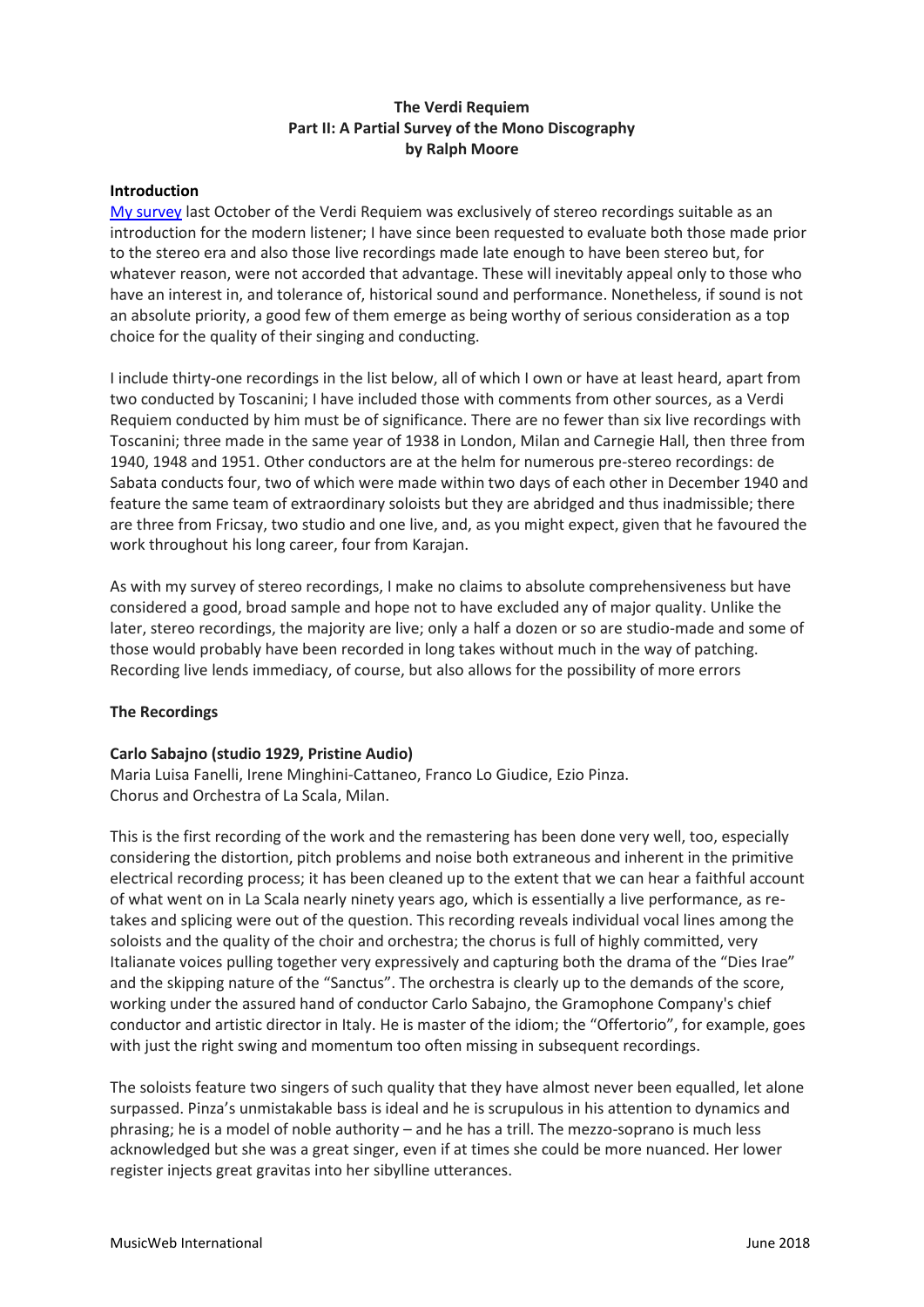The tenor has the right timbre but is too lachrymose, with a compulsion to over-emote, especially in the "Ingemisco", and he is occasionally both flat and unsteady. His best moments come in the "Lux aeterna", and the excellence of that movement is in no small part due to the fact that the soprano is absent from it. She is of the variety encountered more frequently in that era and easily mocked today: a piercing "Minnie Mouse", with a trilling vibrato and a tendency to shriek which are unfortunate, but she is always audible, able to sing the notes without too many errors and contrasts well with her mezzo partner, so she is not always "frankly very bad", as distinguished critic Alan Blyth is quoted as grumpily calling her in the notes. Part of the problem with her sound could be attributable to the microphone of the time but not her tendency to pounce and scream. To be fair, she is quite effective when it counts at the beginning of the "Libera me" and she has the breath and stamina to ride easily the combined forces pitted against her in the "Requiem aeternam". If she sounds a tad hysterical in the concluding section that just adds tension to her entreaty; her lower register is impressive and for me her contributions to this final movement go a good way towards redeeming her role here overall.

The main raison d'être of this recording resides in Pinza's contribution, but of course you can hear him again in the recording conducted by Serafin ten years later, partnered with a better soprano and tenor in Caniglia and Gigli (see below).

## **Arturo Toscanini (live 1938, Testament)**

Zinka Milanov, Kerstin Thorborg, Helge Rosvaenge, Nicola Moscona BBC Symphony Orchestra and Chorus

Recorded in the Queen's Hall, this is just about listenable given its age but still rather trying, with a fair amount of distortion. Toscanini begins very deliberately but of course generates tremendous tension as the performance unfolds; the timpani are especially ferocious and the brass resplendent. A young Milanov is in fine voice, without the swooping and sourness in alt of later years, Thorborg is commanding and Rosvaenge sappier and more flexible than for Karajan eleven years later; Moscona is fine but his bass is not really black enough. Very good, but sonically hard work and not the best of Toscanini's legacy.

## **Arturo Toscanini (live 1938, Immortal Performances/Archipel)**

Zinka Milanov, Bruna Castagna, Charles Kullman, Nicola Moscona Schola Cantorum Chorus; NBC Symphony Orchestra

I have not been able to hear this one, so I quote, with acknowledgements, the Amazon.com Editorial Review, whose opinions I cannot personally verify but which sound reliable: "Toscanini was often criticized for inflexible, fast performances. This performance will have to cause that opinion to be revised. Tempi invariably just feel "right", and Toscanini allows his soloists plenty of space for expressive rubati. Every Toscanini Requiem is towering in its drama - this one also does full justice to the spiritual aspects of the work with a moving, hushed reverence in the appropriate sections. Milanov has rarely been caught in better voice, and Castagna is exquisite; Kullman is excellent (though not a match for Di Stefano or Bjőrling), and Moscona is, as always, a solid professional with the very good, if not quite world-class bass voice. A major contribution to the both the Verdi Requiem and Toscanini discographies."

# **Tullio Serafin (studio 1939, Naxos)**

Maria Caniglia, Ebe Stignani, Beniamino Gigli, Ezio Pinza Chorus and Orchestra of the Opera House, Rome

No-one could reasonably suggest that this is the perfect introduction to this music for a novice but at a super bargain price for a performance of this quality in quite reasonable sound for its era, it's a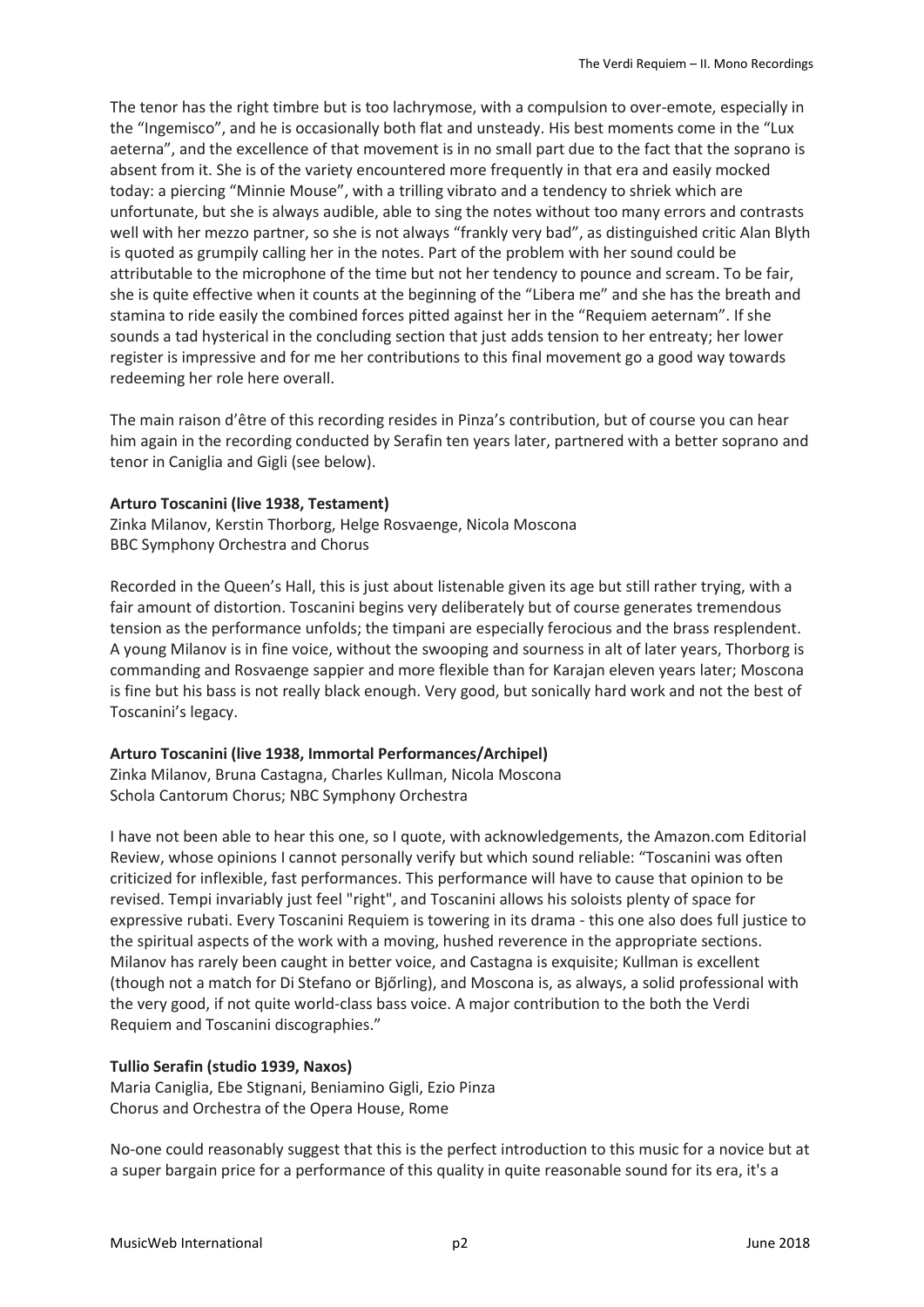steal. One soon screens out the residual hiss and a surprising amount of detail emerges, even though the chorus in particular can seem distant and there is a bit of blare at climaxes.

This is perhaps the fastest good performance on record at just under 73 minutes. I do not find it rushed (except perhaps in the rather breathless "Dies Irae") because a gravitas permeates the interpretation; this is that rare combination in versions of this most recorded of pieces: one which combines reverence with drama. It is comparable in pace and attack to Toscanini's 1951 recording, whereas Serafin's 1959 studio recording is considerably more reflective. The Rome forces are wholly idiomatic and the chorus sounds fully committed.

Although they are far from flawless as a team, the soloists could hardly be more characterful and they are totally authentic in style. Caniglia may have the occasional intonation problem and the odd moment of squawkiness but she maintains a wonderful, soaring, Verdian line and terrific intensity, sustained by a solid lower register. The great Stignani is fearless and assured but mars her delivery with some odd Latin pronunciation, whereby every "eh" becomes "ah" as in "sedahbit" rather than "sedebit"; a curious and regrettable tic. Gigli is of course famously sweet-toned and indulges in his extensive repertoire of reprehensible mannerisms, including aspirates, scoops, glottals and sobs and his trill is pants. Yet his is a memorable, sincere performance and the voice is intrinsically beautiful. The greatest, near-perfect singing here is to be found in Pinza's grand bass; his flickering vibrato, ability to expand the voice blackly and trenchant low notes make for a chilling, imposing impact.

Every lover of this inexhaustibly absorbing music should own this, which is among the most dramatic and compelling of accounts.

## **Arturo Toscanini (live 1940, Membran Documents/ Music & Arts)**

Zinka Milanov, Bruna Castagana, Jussi Bjőrling, Nicola Moscona Westminster Choir; NBC Symphony Orchestra

I don't think this 1940 recording, exciting as it is, is superior to the 1951 one for a number of reasons: obviously the sound here, despite being perfectly listenable for so venerable a live recording, is going to be tinny and not even as good as the later one - which itself was never an audiophile's dream. Secondly, none of the soloists, with the possible exception of Bjőrling, is the equal of their 1951 counterparts: Milanov exhibits her trademark creaminess of tone but also, even as early in her career as this, her other marked and less welcome characteristics of swooping, going flat and squawking on the highest, loudest notes; she is absolutely awful in the central, piano, solo section of the "Libera me" and I don't know what other reviewers are hearing. Herva Nelli might be no-one's ideal Verdi soprano but she produces her not inconsiderable best in 1951. Bjőrling is not in his absolute finest voice, sounding occasionally a bit detached and getting a frog in his throat a few times - maybe he had a cold? - but even second-rate Bjőrling is superb, Di Stefano sings his heart out eleven years later and is at his best, before vocal troubles kicked in, so both are great. Moscona is more than acceptable but his problem, as is that of almost every bass who sings this part, is that he is not Cesare Siepi. I like Bruna Castagna who seems to my ears to be as good as Barbieri. Toscanini is his usual manic self and drives the performances on with shouts and barked orders. It's undoubtedly a great document but its flaws incline me to return to the later recording for repeated listening (see below).

## **Arturo Toscanini (live 1948, Music & Arts)**

Herva Nelli, Nan Merriman, William McGrath, Norman Scott Collegiate Chorale (Robert Shaw); NBC Symphony Orchestra

Again, I have not been able to hear this, so quote from the booklet notes by Harris Goldsmith: "This 1948 version is almost completely without mishap. Indeed, there is ample reason to consider it the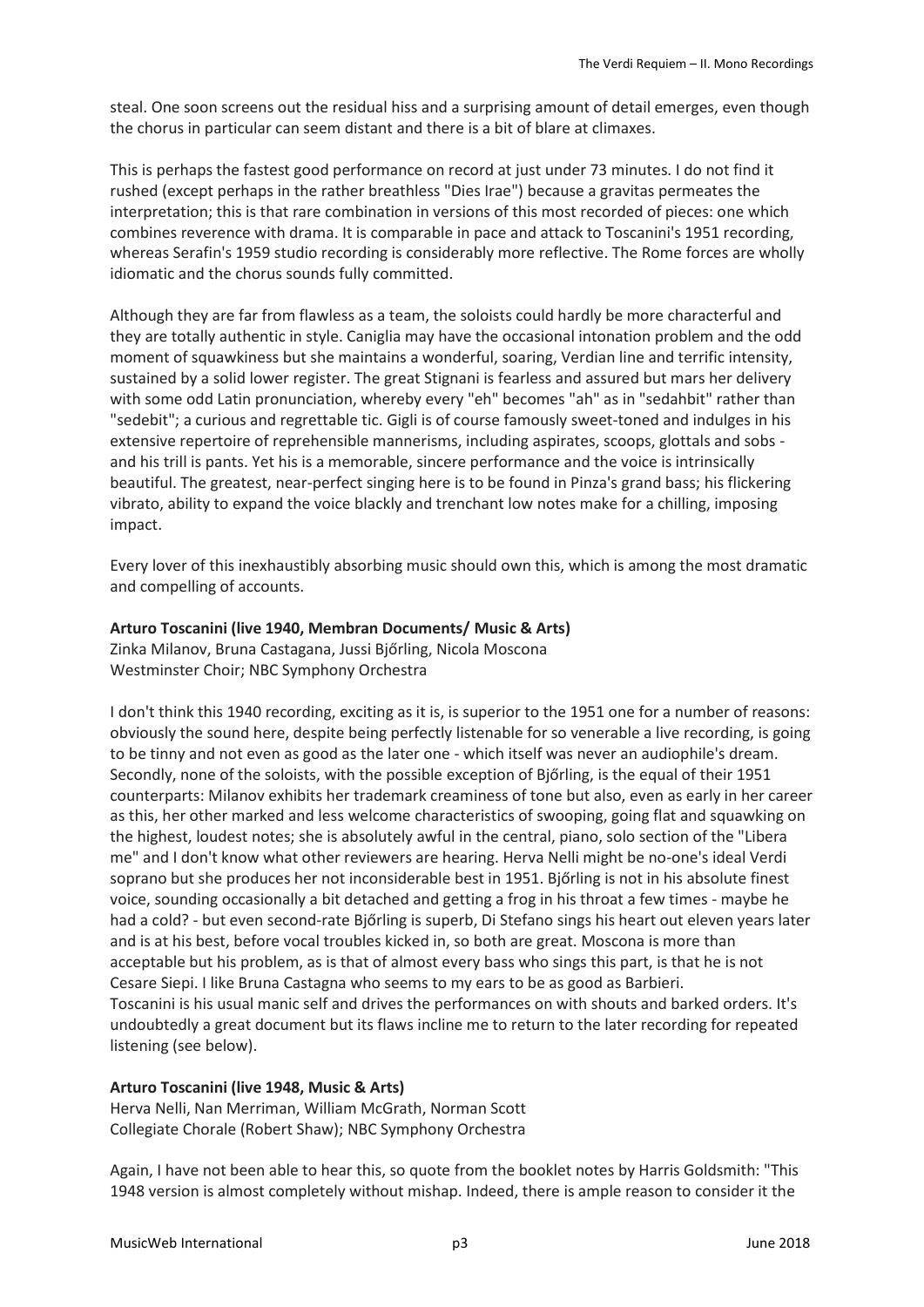finest of the Maestro's achievements with this monumental Masterpiece. The pacing resembles that of the November 23rd, 1940 performance in its nobility and unhurried breadth. A few sections of the 'Dies Irae' are a shade tauter, less rhetorical and more flowing. A comparison between the 1938 BBC Requiem, which seems to me overly beefy and sectionalized, with the 1940 broadcast (Music & Arts CD 4240) affords striking evidence of Toscanini's quest for greater classicism and economy. By the 1948 performance that transition had been carried a step further still. But happily, there is nary a trace of that "late-Toscanini" impatience so characteristic of the 1950 La Scala and 1951 NBC Requiems (whether live or doctored recordings)".

#### **Herbert von Karajan (live 1949, Audite/Urania)**

Hilde Zadek, Margarete Klose, Helge Rosvaenge, Boris Christoff Singverein der Gesellschaft der Musikfreunde Wien; Wiener Philharmoniker

The Verdi Requiem was one of Karajan's signature pieces; according to Richard Osborne's informative and evocative notes, he became acquainted with it first as a child prodigy, then as an apprentice conductor in the Salzburg Mozarteum. He first conducted it in Ulm in 1933 and introduced it at the Salzburg Festival in 1949 - despite disapproving opposition from its director, Joseph Messner - and performed it frequently after he became festival director in 1957. Fittingly, it was also the last work he conducted with the Berlin Philharmonic shortly before his death in 1989.

His approach to the music changed little over fifty-five years: he always managed a judicious balance between the majestically devotional and the urgently dramatic elements, although by the time of the live Salzburg performance of 1970, again with Ghiaurov as bass, the overall timing had slowed from the convenient one-CD-fit here of just over eighty minutes to nearly ninety - and thus it remained in his famous 1972 DG studio recording, once again with Ghiaurov.

The sound here is surprisingly clean, clear and immediate for so old a live recording, with some pleasing bass depth and minimal distortion in loud passages. Karajan's direction is alert and highly dramatic, with lots of detail and variation in dynamics and phrasing; this performance manages to combine a profound spiritual quality with a grand sense of occasion; the "Tuba mirum" is stunning, especially when it is followed by such a chilling, distinctive "Mors stupebit" from Christoff.

Rosvaenge has a heroic, baritonal Wagnerian tenor even if his vocal production is sometimes clumsy and intonation approximate; he just about tames his voice sufficiently to manage the "Hostias" in as close as he can get to a mezza-voce. Klose deploys her rich, almost plummy but powerful mezzo to impressive effect and the young Boris Christoff purrs and intones magisterially like some high priest; he gives Rosvaenge a lesson on how to execute a messa di voce in that "Hostias".

The surprise is Hilde Zadek, forced as a Jewish soprano to leave Hitler's Germany in 1934 and here returning in triumph; as I write she is still with us, having turned 100 years old last December. She has a big, pure soprano and excellent intonation, which may also be heard in the recording of *Don Giovanni* conducted by Rudolf Moralt where she sings a strong Donna Anna. Her vibrant tone can turn shrill but that is not inappropriate to the supplicatory nature of the "Libera me"; too many sopranos ignore the element of desperation in favour of making beautiful sounds. She floats the E and E flat on her entry in" Sed signifer" exquisitely, then soars up to the A flat with perfect legato. Karajan makes the "Quam olim Abrahae" go with the perfect swing, too.

The downside consists of Teutonic Latin, with all the "u's" pronounced as "v's" as in "qvid", and a mistake Zadek makes in the "Libera me". A reviewer on Amazon claims that this error, a matter of a couple of seconds, "spoil[s] the whole thing", but surely a passing flaw such is this is forgivable in a live performance and I still love this red-blooded account, despite its blemishes.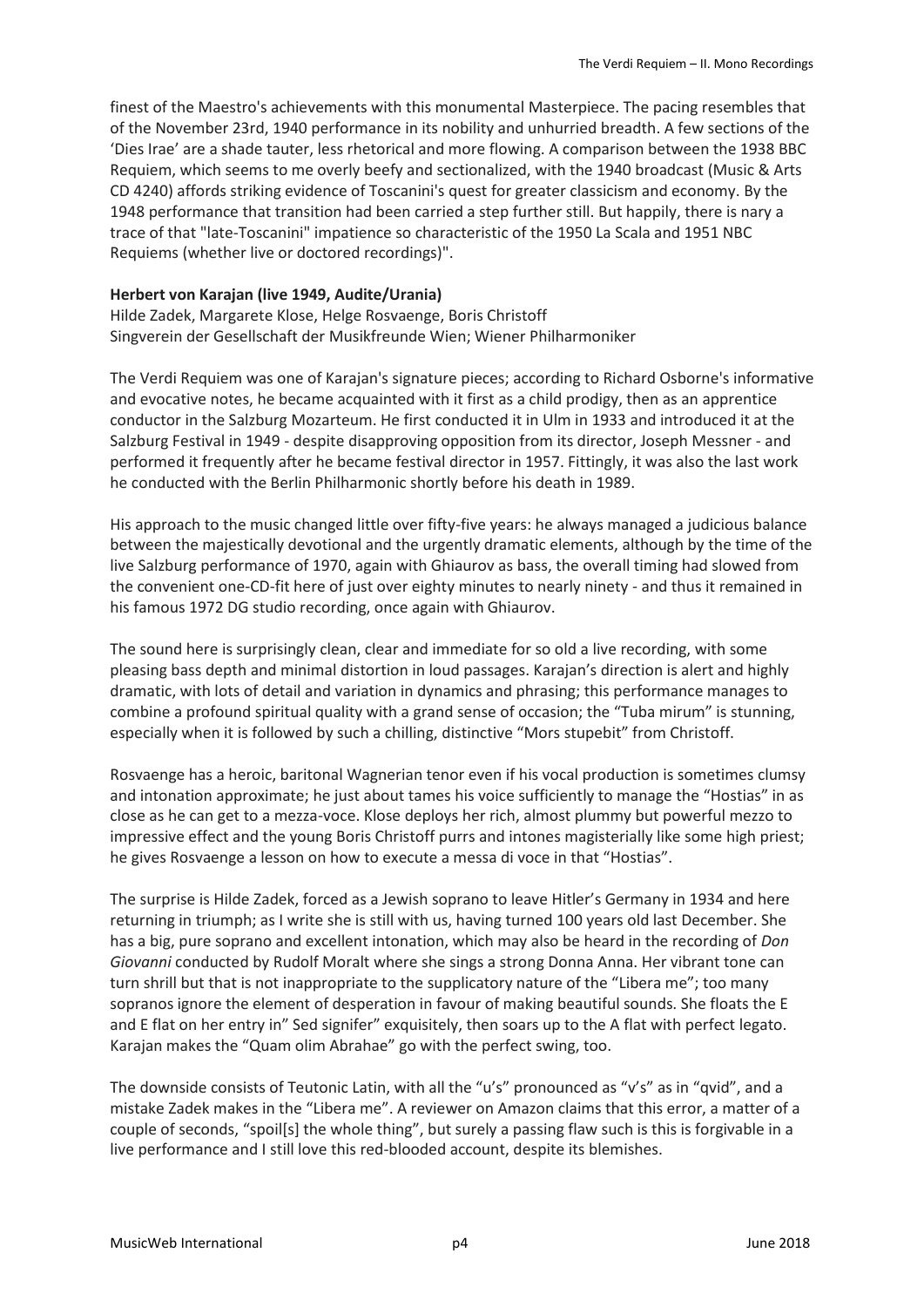#### **Arturo Toscanini (live 1950, IDIS)**

Renata Tebaldi, Cloe Elmo, Giacinto Prandelli, Cesare Siepi Chorus and Orchestra of La Scala, Milan

The sound is really too poor to warrant selection, despite the strength of casting, so pass on this and hear Tebaldi in the de Sabata recording made a year later. However, remember that it was Toscanini who dubbed her "voce d'angelo".

**Arturo Toscanini (live 1951, commercial issue: RCA/Opus Kura/Regis) mono Arturo Toscanini (live 1951, unedited: Pristine Audio) – "stereo"** Herva Nelli, Fedora Barbieri, Giuseppe Di Stefano, Cesare Siepi Robert Shaw Chorale, NBC Symphony Orchestra

I am considering all the issues of this famous 1951 Carnegie Hall performance together, as, while the Pristine version is in much improved sound, it uses the unedited recording of this famous performance complete. The Opus Kura remastering of the latter is by all accounts in warmer, less distorted sound, superior to the various RCA issues, but more expensive – and the Regis version is budget priced. The commercial issues are mono, whereas Pristine's is in "accidental stereo", achieved by combining two, separate, simultaneously taped mono recordings, independently made on microphones placed in different locations, to create a stereo effect. Sound engineer Andrew Rose used the latest technology to synchronise the two recordings, remove extraneous noises, correct drop-outs and address the pitch fluctuations resulting from tape deterioration. It retains a high level of hiss but has far greater warmth and clarity; the blare and shatter of the mono release has been tamed and many more details emerge.

There is, however, one big caveat. Although the sound here is much less boxy, this is not the commercial NBC version which benefits from RCA's later patch-up sessions and bars snipped from rehearsals, but rather the original, unedited live recording containing many mistakes, including several quite serious errors by soprano Herva Nelli, which were patched for the commercial issue. Pristine warn the prospective buyer of this on the cover - indicating that this is the concert of 27 January 1951 "live at Carnegie Hall". On their website they inform us that the source is an "unedited NBC broadcast recording" and "a tape made directly from the Hall supplied by private collectors". Prospective buyers are thus made aware of this as otherwise it might be only natural to assume that this is the same as the commercial recording with which we are familiar. Apart from quite a few minor glitches of ensemble and pitching there's a really obvious fortissimo bass drum entry a bar early in the first "Dies Irae", Di Stefano quite often indulges his tendency to run ahead of the beat, Herva Nelli attempts a false entry a bar early on "sed" (but is quickly quelled by Toscanini) and, most damning of all, temporarily falls apart completely in the "Libera Me": first she sags horrifically in pitch, then she loses her place and omits the B-flat at the close of "requiem aeternam". Even allowing for the vagaries and vicissitudes of live performance, these are fairly major flaws, and constitute significant disadvantages in comparison with the official, mono issue, despite the sonic advantages of this stereo confection.

Nonetheless, it is possible to listen with enormous pleasure to long stretches of this most impassioned of performances. The attack of both choir and orchestra is stunning – especially the thunderous impact of the bass drum specially commissioned by Toscanini, supposedly the biggest ever made. Despite the mistakes, Nelli gives one of her most radiant and convincing impersonations of a true Verdi soprano; she employs portamento most artistically, delves into a trenchant lower register and allows her vibrant top notes to expand thrillingly; she positively soars above the ensemble. Barbieri is stern and monumental, combining beautifully with Nelli. The ever-reliable Siepi is in superb, saturnine voice, intoning his music balefully with absolute security of pitch and rhythm. Di Stefano is virile and highly expressive, and attempts the requisite tender mezza-voce in the "Hostias", even if he cannot trill like Pavarotti. Despite the prominence of the orchestra owing to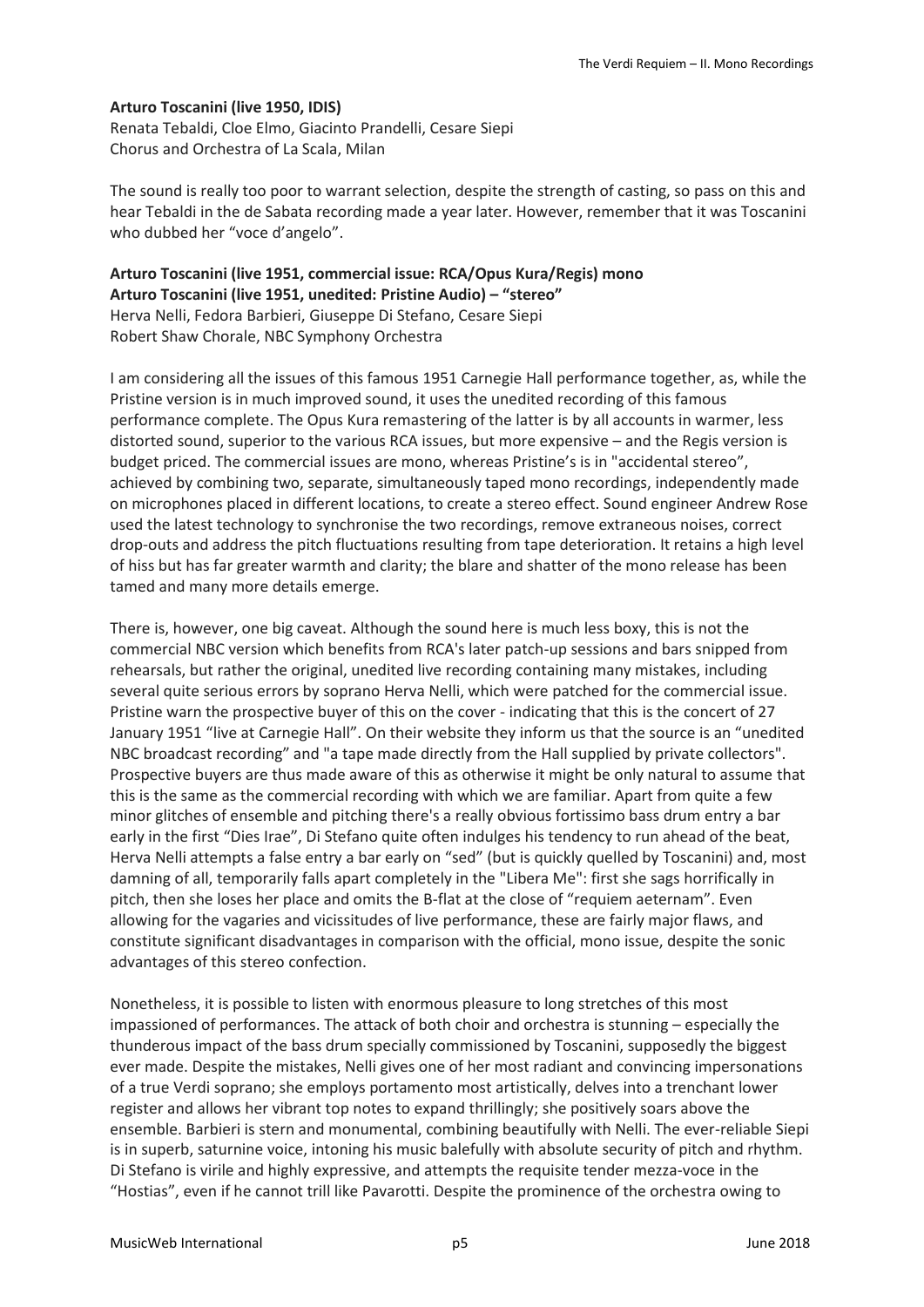Toscanini's preferred placement of his soloists behind them, all four singers achieve tremendous "face" and really impose themselves on the music.

My advice is to acquire the Pristine version if you want to hear this benchmark performance in unprecedentedly fine sound, but do not throw out your original Toscanini edition mono disc, as the trade-off between accepting a more error-strewn version in exchange for stereo sound might not always satisfy. (Apparently, there is also a "stereo version" on the Memories Reverence label, but I have not heard it.)

#### **Ferenc Fricsay (live 1951, Andromeda)**

Elisabeth Grümmer, Johanna Blatter, Helmut Krebs, Josef Greindl RIAS Kammerchor & Chor des St Hedwigskathedrale; Orchester der Städtischen Oper, Berlin

This is a real dark horse; I prefer it to either of Fricsay's later studio recordings, insofar as it has a superb duo of female singers in the wonderful Elisabeth Grümmer and now forgotten but splendid mezzo-soprano Johanna Blatter. Grümmer's pure, shimmering soprano is a joy and Blatter is imperious. Krebs' tenor is neat and musical, albeit rather too light and white to be entirely satisfactory and "Resident Bayreuth Caveman" Joseph Greindl's bass is rough ad rocky but he brings immense weight and presence to his contributions. Italianate, he ain't. Teutonic Latin pronunciation prevails, with hard g's in "gere" and plenty of v's in "qvasi" etc. but the spirit of the music-making is magnificent. The "Dies irae" is electric and Fricsay generates a real sense of occasion, driving "Quam olim Abrahae" onward as far too few conductors do.

## **Victor de Sabata (live 1951, Urania/Decca)**

Renata Tebaldi, Nell Rankin, Giacinto Prandelli, Nicola Rossi Lemeni Orchestra and Chorus of La Scala, Milan

Decca secured all the permissions necessary to issue this in a newly remastered limited release in 2005 shortly after Renata Tebaldi's death in December 2004, then re-issued it in 2009 to commemorate the five-year anniversary of her passing. It was a work so dear to her that she stipulated in her will that the "Libera me" from this recording be played at her funeral. She always regretted not having made a studio recording of the work, and as the sound here, while not by any means perfect, is markedly superior both technically and aesthetically to the one made the year before with Toscanini, obviously this is the one to have if you want to hear a youthful Tebaldi in spectacularly secure and ringing voice, with a resonant lower register and a secure top. Decca append an apology for the sound quality not conforming to their normal high standard and rightly justify its issue by virtue of its artistic and historical importance. This recording is highly desirable for Tebaldi's performance alone, but we also have the great and under-recorded de Sabata at the helm. The surprise is how good all her co-artists are here, too: I have always greatly esteemed Nell Rankin but did not expect Prandelli to sound so good, nor Rossi Lemeni to be free of the woolliness that marred his tone as his career progressed. He is also one of the most expressive of basses when it comes to use of text. Prandelli is better than I have ever heard him, varying his tone and singing with both heft and tenderness in the "Ingemisco" and intoning the "Hostias" sweetly. All seem inspired by de Sabata, but Tebaldi is something else: huge of voice when required as in "Cum vix justus sit securus" but floating gossamer tones in the "Lux aeterna" and the "Libera me".

#### **Ferenc Fricsay (studio 1953, DG)**

Maria Stader, Marianna Radev, Helmut Krebs, Kim Borg Berlin St Hedwig's Cathedral Choir, Berlin RIAS Chamber Choir; RIAS Symphony Orchestra

#### **Ferenc Fricsay (studio 1960, DG)**

Maria Stader, Oralia Dominguez, Gabor Carelli, Ivan Sardi Berlin St Hedwig's Cathedral Choir; Berlin RIAS Symphony Orchestra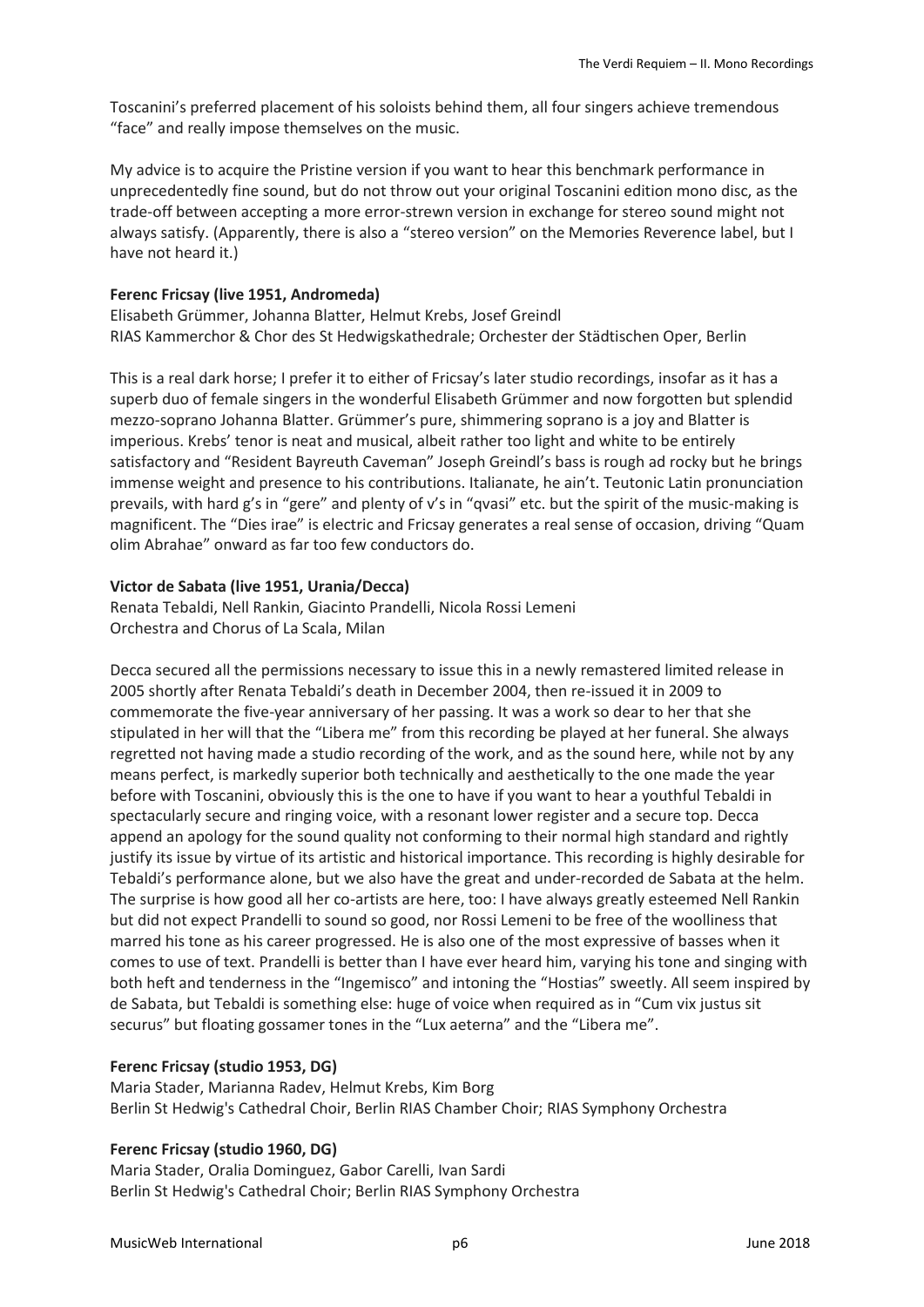Fricsay made two mono, studio recordings of the Verdi Requiem, the first in 1953 and the second in 1960 with the same forces and the same soprano, so I am temporarily departing here from considering recordings in chronological sequence and comparing the two. Both are very good but seem to me to be rather over-praised. The earlier recording was made in the famous, warm acoustic of the Jesus-Christus Kirche, Berlin. I had always heard of it as being some kind of gold standard recording by virtue of its drive and passion and I am happy to agree with a previous reviewer that the conducting is "white-hot". It takes off and carries on like a rocket, enabling it, at only 75 minutes, to be contained on one CD. Opinion is divided about which of the two recordings is the better; on balance, most plump for this one by virtue of its having the same soprano in younger, fresher voice and a far more propulsive approach. When the time came to record the work again – his last recording - Fricsay was perhaps regrettably already conscious of his own mortality, as he died of cancer a mere three years letter at only 48, and in 1960 he extends the Requiem to a leisurely 93 minutes. It is thus far less of a hectic scramble; neither, to be fair, does it ever sound unduly slow, but the earlier, more urgent recording is surely preferable.

Neither recording boasts the best team of soloists; tenor Helmut Krebs, is very musical but comparatively small-scale, white-voiced and inclined to aspirate. The bass Kim Borg is rather windy and hollow, not especially Italianate in the required black-browed fashion, but he is expressive. The mezzo is the very sturdy, slightly plummy Marianna Radev, who is certainly up to the demands of the part without being very imaginative. She, like Oralia Dominguez for Fricsay in 1960, is almost the star of the show by virtue of the amplitude of her voice. Stader, as I said, is in good voice but I like my Verdi sopranos to be somewhat meatier and more dramatic of tone. Nonetheless, she soars as she should in her high-flying passages, despite her rather "little-girly" sound. It is the vigour of the choral contribution and the drive of Fricsay's direction which lend real distinction to this performance. He is somehow less overt and crude than Solti while being equally aggressive. This is a fine vintage recording without being quite the paradigm some reviewers have dubbed it and the mono sound, good as it is, is inevitably rather too constricted to do full justice to such an epic work. Still, the spirit of Fricsay's aesthetic stance emerges intact and he gives us a compact, thrilling ride.

In 1960, the orchestra and choir in both are placed a good way off in a piece that really cries out for full, stereo surround-sound and Stader is distinctly thinner of voice than seven years earlier, too often sounding childlike and on occasion distinctly flat. Carelli is a ham, sobbing and bleating in a rather white, unattractive tenor which reminds me of a caricature of the elderly Gigli although at least he doesn't bawl his way through the role in verismo style. The bass Sardi is merely adequate, being rather rough of tone. The stars of the show are the great mezzo-soprano Oralia Dominguez, bringing real depth of voice and a touch of class to proceedings - she even dominates the vocal quartet in a way I have never heard the mezzo be able to do - and of course the conductor himself, who brings enormous intensity to bear, despite the odd bit of scrappy ensemble.

A word of caution: some might be irritated in both recordings by the Teutonic Latin pronunciation in an "Italian-Latin" work; it takes a little getting used to.

# **Victor de Sabata (studio 1954, Naxos)**

Elisabeth Schwarzkopf, Oralia Dominguez, Giuseppe Di Stefano, Cesare Siepi Chorus and Orchestra of La Scala, Milan

De Sabata was never afraid to take risks with slow tempi, as his recording of the Verdi Requiem testifies; the opening is very stately, deliberate and emphatic, comparable to Reiner's studio recording but the Dies Irae is ferocious and the choir responds accordingly, with terrific attack and unrestrained passion. This has long been many people's go-to version and it's not hard to hear why with a cast and pedigree like this. If there is any controversy, apart from an objection to his slow speeds, it surrounds the suitability of Schwarzkopf to the soprano part. She does occasionally mew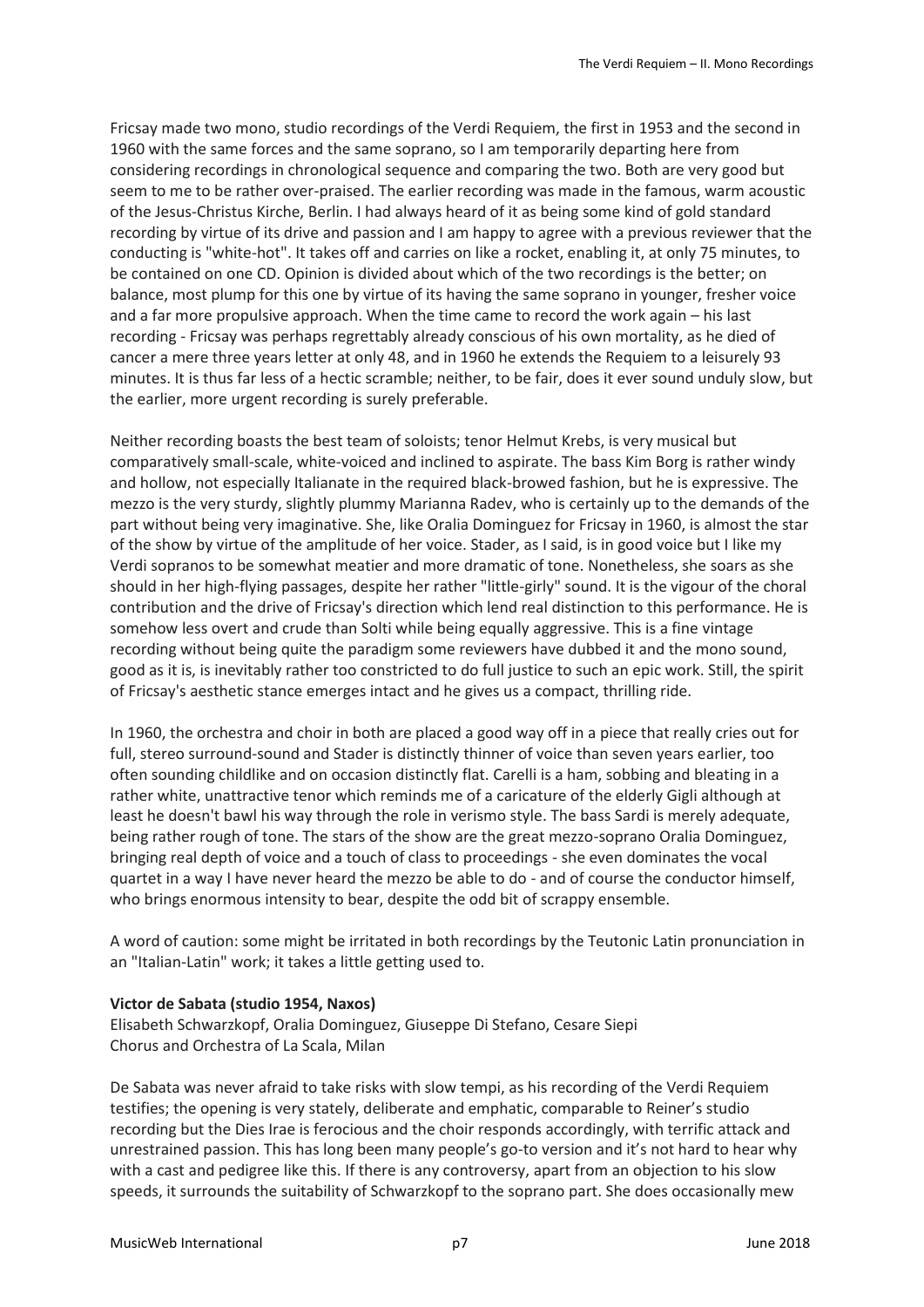and scream a little but in truth just about convinces – much more so than in the Giulini studio recording ten years later; she brings great vibrancy and security to her vocalisation. The other three singers are also on top form; Siepi matches Pinza for intensity and resonance; Di Stefano gives us both honied sweetness and that on-the-edge generosity of voice which shortened his career; Dominguez make the same kind of visceral impact with her trenchant lower register and shining top notes as she does on Fricsay's recording six years later. De Sabata's ear for orchestral balance, colour and detail is acute as always; this is a prime candidate for best mono version.

#### **Guido Cantelli (live 1955, Archipel)**

Herva Nelli, Claramae Turner, Richard Tucker, Jerome Hines Westminster Choir, New York Philharmonic

A noisy audience is more apparent as the recorded sound is really quite good. Steady, purposeful direction from Cantelli, whose slow, spacious opening reminds me of Reiner's. The whole performance is a tad careful.

The choir is very good without sounding the least bit Italianate; I don't think I am imagining that there is something open and American in their timbre, just as Tucker's hard, incisive tenor hardly sounds Italian but rings out confidently. The quartet in general is fine without being especially idiomatic, and the experienced Nelli is in best voice. She never had the most beautiful sound but she is secure and expressive, floating notes and finishing strongly despite some passing intonation problems. She matches well with mezzo Claramae Turner who is also steady but slightly edgy of tone. Hines is sonorous but the role sounds a little high for his basso profundo and he struggles with "Gere curam". But this is a performance which improves as it progresses and the quartet is especially impressive in the "Offertorio".

#### **Paul van Kempen (studio 1955, Eloquence)**

Gré Brouwenstijn, Maria von Ilosvay, Petre Munteanu Oskar Czerwenka Coro ed Orchestra dell'Accademia Nazionale di Santa Cecilia

Previously issued on the Preiser and now available on Decca Eloquence, this vintage recording will no doubt be welcomed by some for nostalgic reasons but I have to say, as a faintly obsessed collector of recordings of this seminal masterwork, that this will be joining the small cohort of giveaways, as it is too flawed to remain on my shelves and stand a chance of a re-airing.

First, the sound is not the clean, clear, sharp kind that characterizes the best of mono recordings but very dim, hissy and boxy - however, thankfully without distortion. The impact of the "Dies Irae" is severely limited by the excessive distancing of the choir, which, like the orchestra, is superb, but remote. Secondly, so many sections are very turgidly conducted; Fritz Reiner proved in his superb recording that slow speeds can work very well indeed but not slack phrasing; the "Offertorio" lumbers along and Sanctus lacks bounce. However, thirdly and most damagingly, there are persistent intonation problems with two of the soloists. I had long known and admired Gré Brouwenstijn's matchless Sieglinde in the Leinsdorf recording of "Die Walküre" and as the excellent soprano soloist in Cluytens' recording of Beethoven Choral Symphony, but have otherwise invariably been disappointed by her elsewhere, as in an operatic recital album re-issued by Newton. She is often tremulous and somewhat "disembodied" in tone, and in several crucial passages is painfully flat, as in the first notes she sings and on the floated B flat ending the slow section preceding the conclusion of the last movement. She is also prone to shrieking top notes in that "Libera me"; I don't think this was good day for her. She is better in the "Agnus Dei" with the sturdy Wagnerian contralto Maria von Ilosvay but is in general vocally out of sorts.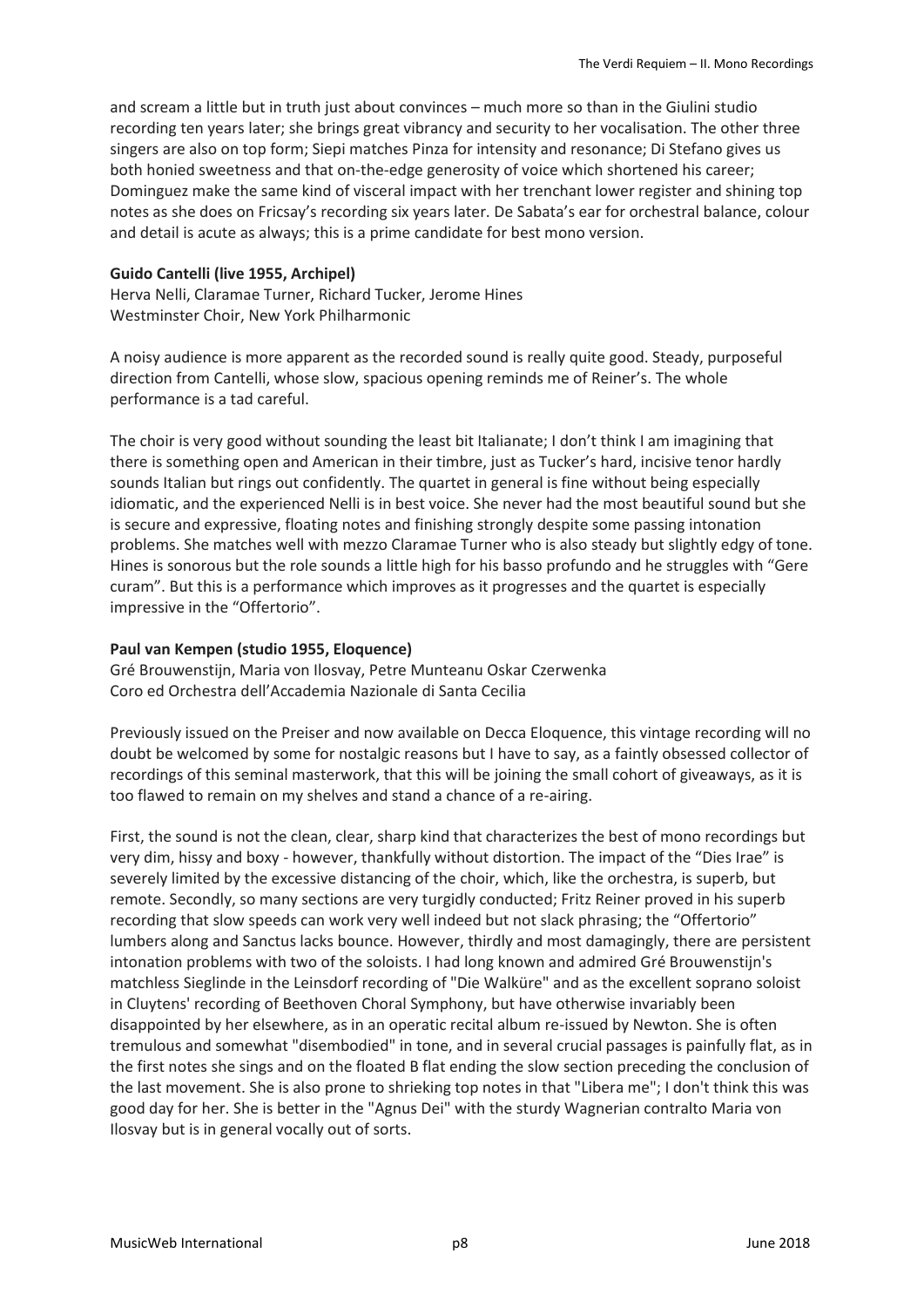Bass Oskar Czerwenka is no asset, either; his nasal, laboured tone is far from the great rolling sound of such as Siepi or Ghiaurov, and both he and von Ilosvay persist in using the Germanic "qvem" "qvasi" and "qvi" in an Italianate Latin work. To cap it all, he begins "Mors stupebit" absurdly sharp.

The best singer here is Romanian lyric tenor Petre Munteanu - but notice I call him a lyric tenor, and ultimately he lacks the spinto heft to excite the listener, despite the sweetness and delicacy of his singing in the "Ingemisco". We need the kind of gutsy italianità which his lovely voice intrinsically lacks; he was best in Donizetti and bel canto roles.

## **Eugene Ormandy (live 1957, Standing Room Only)**

Leontyne Price, Nan Merriman, Richard Tucker, Giorgio Tozzi Unnamed chorus; The Philadelphia Orchestra

As you might suspect, some great singing here – but, as an editorial note on Amazon explains, for whatever reason, "This recording omits the "Sanctus" (for chorus) as it is missing from all transcriptions of the performance" - so that's that; it cannot be recommended as a complete performance. The choir is unnamed.

## **Herbert von Karajan (live 1958, EMI)**

Leonie Rysanek, Christa Ludwig, Giuseppe Zampieri, Cesare Siepi Wiener Singverein; Wiener Philharmoniker

Karajan was more urgent and less monumental in his earlier performances of this favourite work, and he is backed up by a really galvanised choir, who whisper and roar like the possessed. As is so often the case with her, Rysanek begins in rather hooty, cloudy voice with too much scooping – or is simply that the listener becomes habituated to her idiosyncratic vocal make-up and increasingly appreciates her artistry? She can be intermittently plaintive and unsteady, and I find her mannerisms rather grating in the "Recordare" compared with Ludwig's classical style, yet the best of her singing is compellingly intense, as in "Tremens factus sum ego". It's a pity her final B flat on "Requiem" before the final "Libera me" fugue is so flat and tremulous. Siepi is immense as always, his rolled, guttural Milanese "r" more pronounced than later in his career, his chocolaty bass in prime condition. Christa Ludwig, too, always excelled in this piece, her distinctive mezzo with its fast vibrato always suggestive of an almost hysterical fervour which keeps the listener riveted to her every note. As with the 1962 recording below, Viennese house tenor Zampieri is perhaps the least satisfying soloist, occasionally sounding rather thin and bleaty, but he is perfectly adequate and sings with great commitment.

The sound engineers successfully tamed the open acoustic of the venue, the Felsenreitschule, to reproduce a clean, clear, spacious acoustic.

I cannot sufficiently reconcile myself to Rysanek's timbre here, which is largely inappropriate for this music, or the comparative ordinariness of the tenor to recommend this recording whole-heartedly, but it is undoubtedly a satisfying dramatic experience.

## **Fritz Reiner (live 1958, Archipel)**

Leonie Rysanek, Regina Resnik, David Lloyd, Giorgi Tozzi Chicago Symphony Orchestra and Chorus

A lot of hiss and rustle here and a bronchial audience but Reiner exerts a kind of majestic authority over this score as he does in his celebrated studio version two years later with the VPO and a stellar quartet. His splendid bass, Giorgio Tozzi, is the same here; otherwise his singers perhaps are not quite so exalted. However, Rysanek starts off in richer, fuller voice than she does for Karajan in the same year and sounds more secure all round, her top notes less screamy and she slides less. A slip in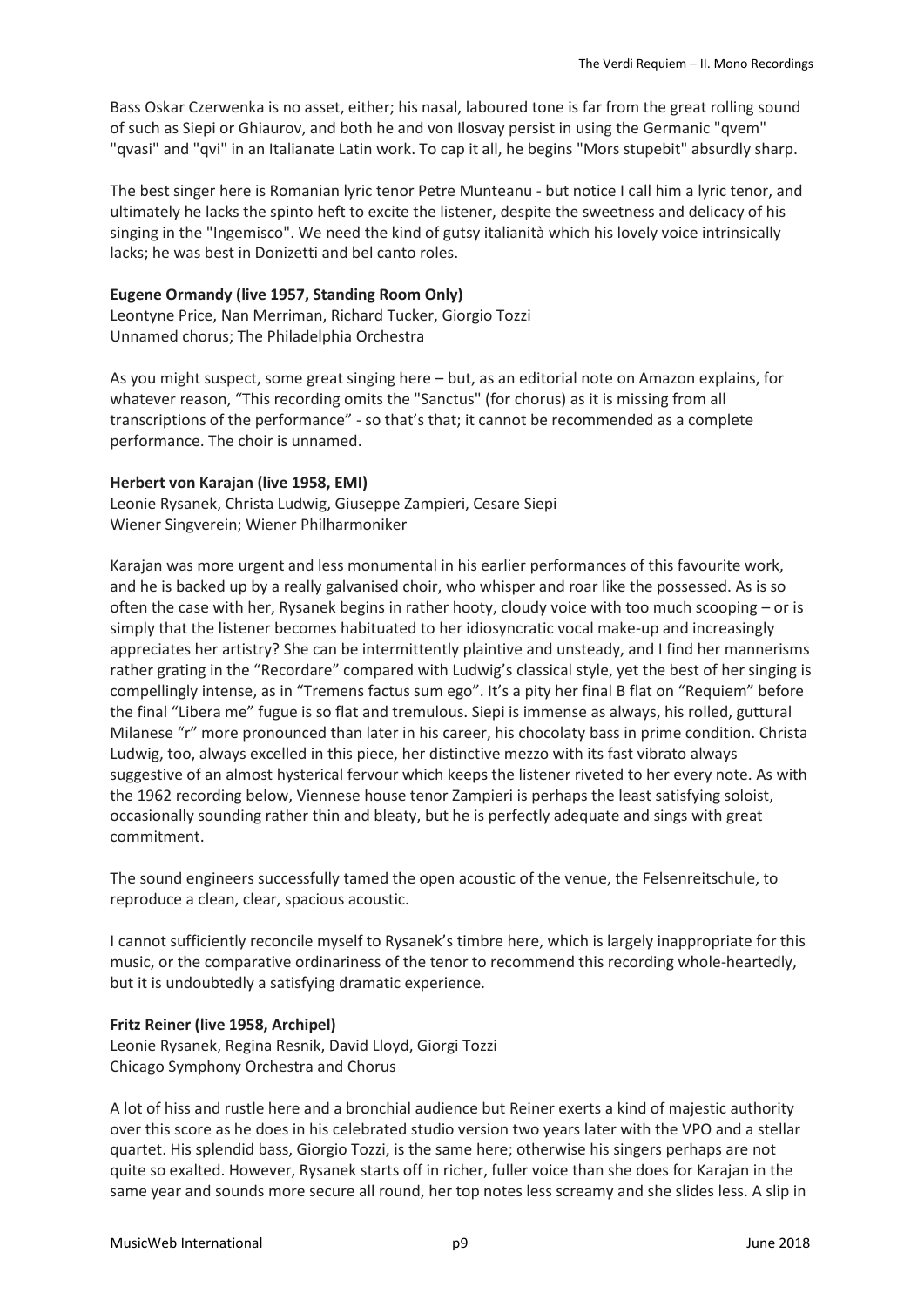the "Recordare" and some dodgy tuning in the high, pianissimo conclusion to the "Lux aeterna" notwithstanding, this serves as a much better memento of her singing this part than the Karajan performance. Resnik matches her for opulence of tone; she is absolutely riveting in "Liber scriptus". Welsh tenor David Lloyd's lean, distinctive timbre with its fast vibrato might lack variety and an optimum fullness of tone, but he is secure and expressive. I could wish Reiner took "Quam olim Abrahae" with more of a swing, though; he speeds up considerably in the studio recording.

The orchestra and chorus are superb as you might expect; the brass in particular are thrilling; if prone to the occasional blip.

Despite its limitations of sound, I like this a lot more than I first expected to; it has a real sense of occasion. Reiner, like Karajan, is one of those conductors who knows how to find and present a proper balance between the spiritually "vertical" and the earthily dramatic in this work.

#### **Georg Solti (live 1958, IDIS)**

Gre Brouwenstijn, Oralia Dominguez, Giuseppe Zampieri, Nicola Zaccaria Sinfonie Orchester und Chor des WDR Kőln

More very distant sound, making it difficult to become involved; cranking up the volume exaggerates the somewhat muffled, echoing acoustic, with a lot of metallic print-through in the background, especially on headphones. The intermittent thumps and rustle get more pronounced towards the end. There is nothing outré about Solti's conducting – in fact, it rather lacks the bite and tension of his subsequent excellent recordings, as if he had not yet quite got under its skin. Solti – tame? Neither the orchestra nor the chorus is as accomplished as in some contemporaneous recordings.

I was disappointed in Gré Brouwenstijn's contribution to the van Kempen recording but here she is much better; her pitch is much more secure and her voice steadier. She sounds febrile yet focused. As she is for Fricsay and de Sabata, Oralia Dominguez is a mighty force of nature – what a singer she was. Zampieri is much the same as in his two recordings for Karajan: slightly piercing and throttled but committed. La Scala stalwart Zaccaria is as reliable as ever, grave and sonorous. The ropey sound is all the more regrettable, given the overall quality but I still think Solti needed a puppy-upper that day.

## **Bruno Walter (live 1959, IDIS)**

Zinka Milanov/Heidi Krall, Rosalind Elias, Carlo Bergonzi, Giorgio Tozzi Metropolitan Opera Orchestra and Chorus

This was Bruno Walter's last Met appearance. He was supposedly already enfeebled, yet you would hardly know it from the pace and drive of this performance. It is one of the fastest on disc, yet it hardly sounds rushed. In his autobiography, Leinsdorf snipes at Walter as being hardly able to keep the chorus together, which is clearly untrue, even if it must be admitted that the Metropolitan Opera Chorus was not exactly stellar at this period – there is a fair amount of obtrusive wobbling and an inhomogeneous sound, especially amongst the women - and neither does the orchestra cover itself in glory, with a number of bloopers. The live sound, albeit cleaned up by IDIS, is rather congested and muffled mono with a fair amount of post-echo, extraneous noise and interjections presumably from the conductor, but the voices emerge very clearly. To cap it all, Milanov, who, owing to ill health, had ceded the previous performance to understudy Heidi Krall, appeared on stage clutching her purse as if she expected to have to depart, and sure enough she fainted and had to be revived with a cognac from a bar across the street, while the young Krall stepped in from (as far as I can tell) the "Offertorio" onwards. With all due respect to Ms Milanov and her fans, this was no by means a disaster. As ever by this stage of her career, Milanov does some lovely things but she also swoops and screams, and by the time we reach the "Recordare" her indisposition is resulting in some vocal embarrassment.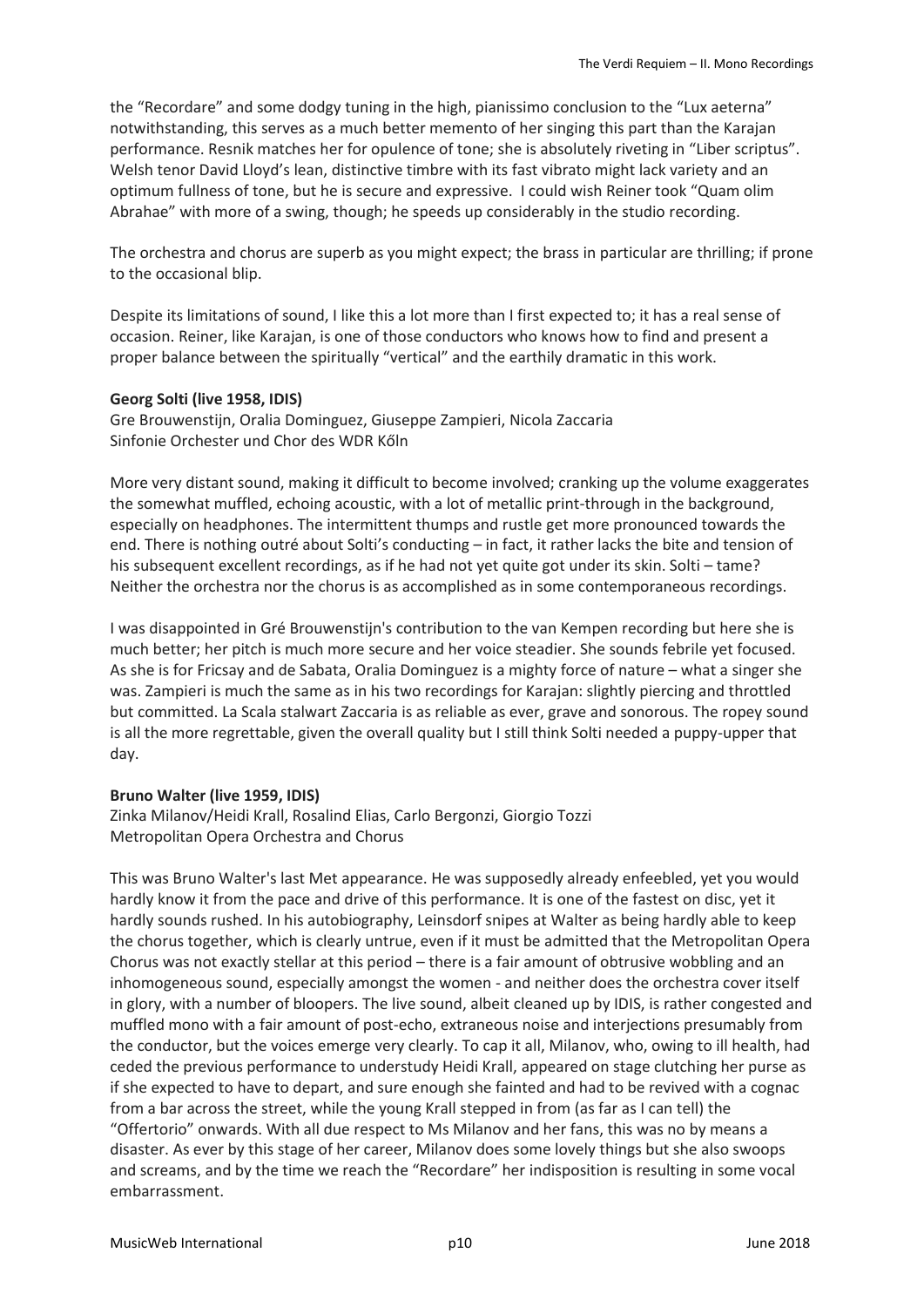So why would one invest in this disc, given those disadvantages, when there are already available so many wonderful recordings in superb sound?

Well, apart from the significance of this being the last Met appearance of one of the greatest 20C conductors in repertoire he loved, we have some stupendous singing to enjoy, especially from Carlo Bergonzi and, above all, Rosalind Elias, whose singing here puts even her recording for Reiner in the shade. She sings with power, authority and admirable control, delivering one of the best accounts of this music on disc that I know, to rank alongside those of Cossotto, Dominguez and Ludwig. Bergonzi repeats the same glories and the same mistakes (repeated aspirates in runs such as "Kyri-hay") in an otherwise penetrating and elegant performance. Tozzi is as dependable and saturnine as ever without having the weight of tone to chill the marrow as can the greatest basses (Pinza, Siepi and Christoff). The surprise is Krall, who arrives to relieve Milanov's evident vocal distress but is also very good in her own right, despite being lighter of voice. She is ardent, impassioned and secure; her Latin pronunciation is eccentric - she pronounces the "g" as hard in "sed signifer" - but her entry there on a floated crescendo provides a magical moment, eclipsing the efforts of many a more celebrated soprano. I am surprised that she did not come to enjoy greater fame.

I cannot endorse this as a first choice but it is self-recommending for a combination of unusual and even bizarre reasons, both artistic and circumstantial.

#### **Carlo Maria Giulini (live 1960, Myto)**

Joan Sutherland, Fiorenza Cossotto, Luigi Ottolini, Ivo Vinco Philharmonia Orchestra & Chorus

With a cast, chorus and conductor like this, it's a pity that the radio sound here is so distant and hissy, with pre-echo and tape slur; it's no better - possibly worse – than some pre-war recordings, so it's hard to appreciate just how good this team is. This is possibly overall the best quartet on any mono recording; even the relatively unknown tenor was a major voice. Vinco's bass is extraordinarily black, dense and focused, the epitome of that really Italian sound typified by the likes of Pasero, Pinza and Neri; Cossotto is at her blazing, youthful peak, as she is in the Karajan film from La Scala, her lower register almost scary and her top ringing; Sutherland's huge soprano soars aloft, steady and gleaming. Ottolini is a bit plaintive and hardly subtle but he has plenty of voice with the authentic Italian squillo. Giulini is again on fire, so the inadequacy of the recorded sound is a real cause for regret. But there is also something else which virtually disqualifies this recording: it could be a source tape problem but it sounds more as if Sutherland really does come in a whole bar – two triple-beats - early on "Sed signifier" and everything falls apart for a few seconds. Very odd but anyone can make a mistake and she is wonderful in the concluding "Libera me."

#### **Igor Markevitch (live1960, ICA)**

Galina Vishnevskaya, Nina Issakova, Vladimir Ivanovski, Ivan Petrov Russian State Academy Choir; State Symphony Orchestra of Moscow

The first thing you notice is the wonderful, resonant Russian basses who make Verdi sound like Rachmaninov and choir pounds the rhythm as if it were Orthodox liturgy. The stately opening is mightily impressive; unfortunately, the soloists' entries are not – they all yell and wobble alarmingly, sing heavily Slavonic-accented Italian and really have no idea of Verdian style. The tenor is execrable and Vishnevskaya is all over the place with her plaintive swooping and very "straight" vibrato-less singing. Markevitch directs a thrillingly daring performance with some extremes of tempo, including the fastest "Dies Irae" on record, but otherwise - no thank you.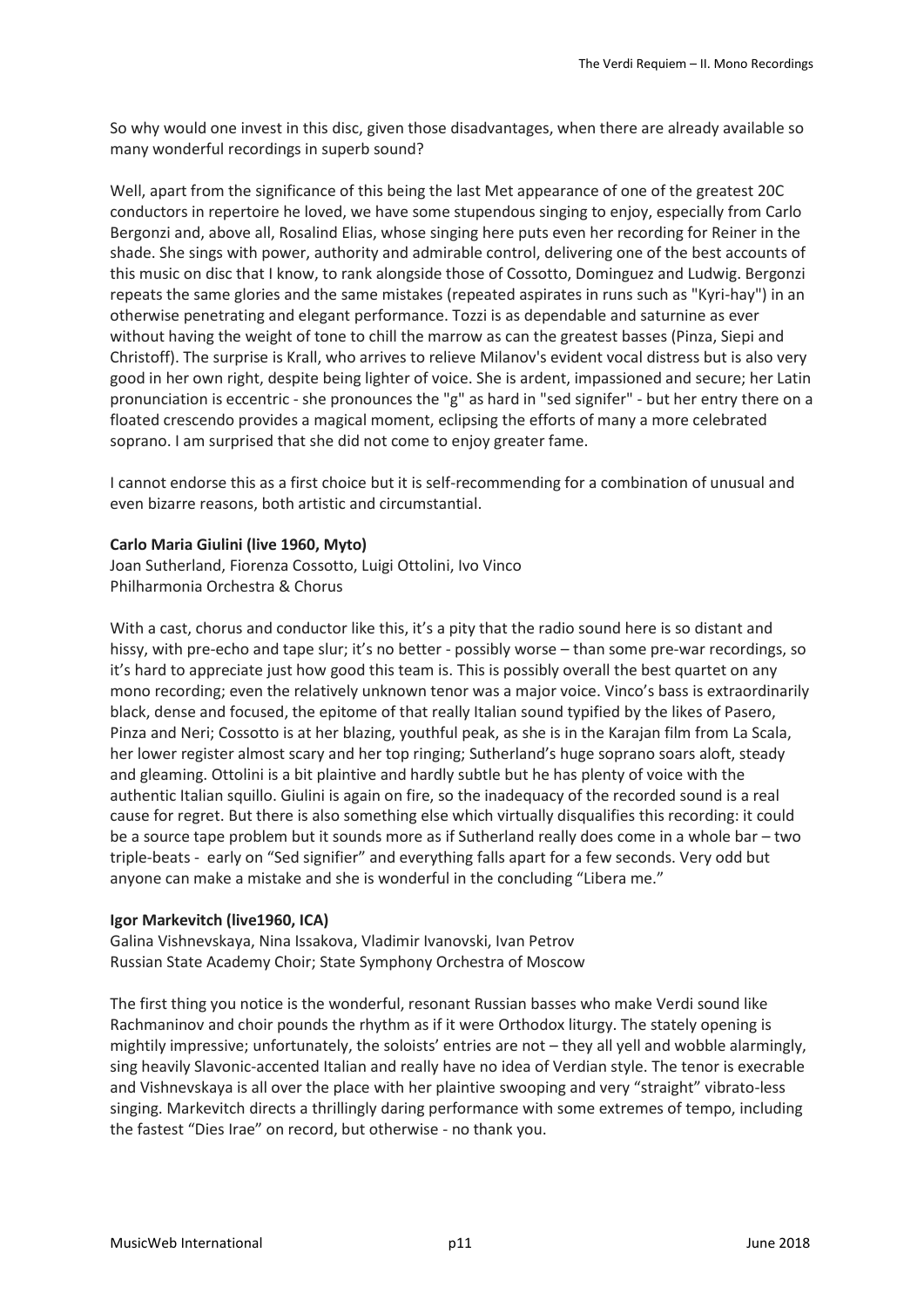## **Hans Müller-Kray (live 1960, Myto)**

Maria Stader, Marga Hőffgen, Fritz Wunderlich, Gottlob Frick Stuttgart Lehrergesangverein, Südfunkchor, Bach-Chor Stuttgart; Südfunk-Sinfonieorchester

This live recording from 1960 will be no-one's first choice as a recording but it is surprisingly powerful and authentic. The choir is impassioned and committed - although of course their Latin is Germanic - Müller-Kray's conducting propulsive and subtle and the soloists feature some big names on German singing scene of the period. The orchestra is hardly immaculate - the trumpets in particular struggle to avoid blips - but plays well enough and there is very little audience noise to distract the listener. The mono sound is certainly acceptable for a live recording already over fifty years old and is by no means under-powered or small-scale.

Maria Stader will already be familiar to collectors from her celebrated recordings of the Requiem with Fricsay. She wasn't really a true Verdi soprano being more of a lyric with some heft but she manages a convincing facsimile of the real thing and is very musical, if a bit "little-girly" in timbre. Marga Höffgen struggles with breath and pitch problems in her solos - she is distinctly under the note at the beginning of "Liber scriptus" - but has a large, mostly solid voice. Gottlob Frick is grave and sepulchral if not exactly resonant and occasionally lacks steadiness but he by no means lets the side down. Both he and Wunderlich are guilty of the odd intrusive aspirate but it is for the latter singer that most listeners will be attracted to this issue.

One wonders if there was anything Wunderlich couldn't and wouldn't have sung had he lived longer. As it is, this is a virile, very expressive piece of singing by a singer who never gave less than everything in his performances; he even fakes a trill. His tone is unfailingly beautiful and this recording provides another priceless memento of a great artist.

## **Herbert von Karajan (live 1960, Gala)**

Gundula Janowitz, Christa Ludwig, Carlo Bergonzi, Ruggiero Raimondi Chor der Gesellschaft der Musikfreunde Wien; Wiener Philharmoniker

It's surprising what you can find on bargain live labels like Gala if you dig around and this Requiem is well worth its modest asking price as long as you can tolerate indifferent AM broadcast mono sound. The compensations are many: not least a stellar quartet of soloists and magisterial conducting by Karajan of the splendid Vienna Philharmonic Choir and Orchestra. This recording reminds me of how I really like the Verdi Requiem to sound: no small-scale, pared-back performance this, but a real belter of the old school.

Karajan's timings come in at just under 90 minutes; by no means especially slow compared with other favourite versions and speeds certainly justified by the weighty impact of the interpretation. I am again reminded that Christa Ludwig is perhaps the finest interpreter of the mezzo part: her voice is rich, velvety, plaintive, pleading and ecstatic by turns. Raimondi repeats his saturnine assumption of the bass line which can otherwise be heard in better sound from around the same time with Bernstein but there he scoops a bit more. Bergonzi can also be heard in better sound on the Leinsdorf set with Nilsson and here again he spoils his first entrance by coming in early and singing "Kyr-i-HEY" but it is still a wonderful, heroic performance. However, I suspect that the main attraction of this 1970 broadcast will for many be the chance to hear the sublime Gundula Janowitz soaring through music which I confess I did not know she ever sang. I don't why I am surprised, given that I am well aware that around the same time she was giving beautiful performances of Elisabetta in "Don Carlo" in Vienna. She certainly has enough voice to dominate the ensembles; some do not respond to the strange, fluting, almost instrumental sound of her voice with its quick vibrato; I love it and it seems to suit Verdi to a T.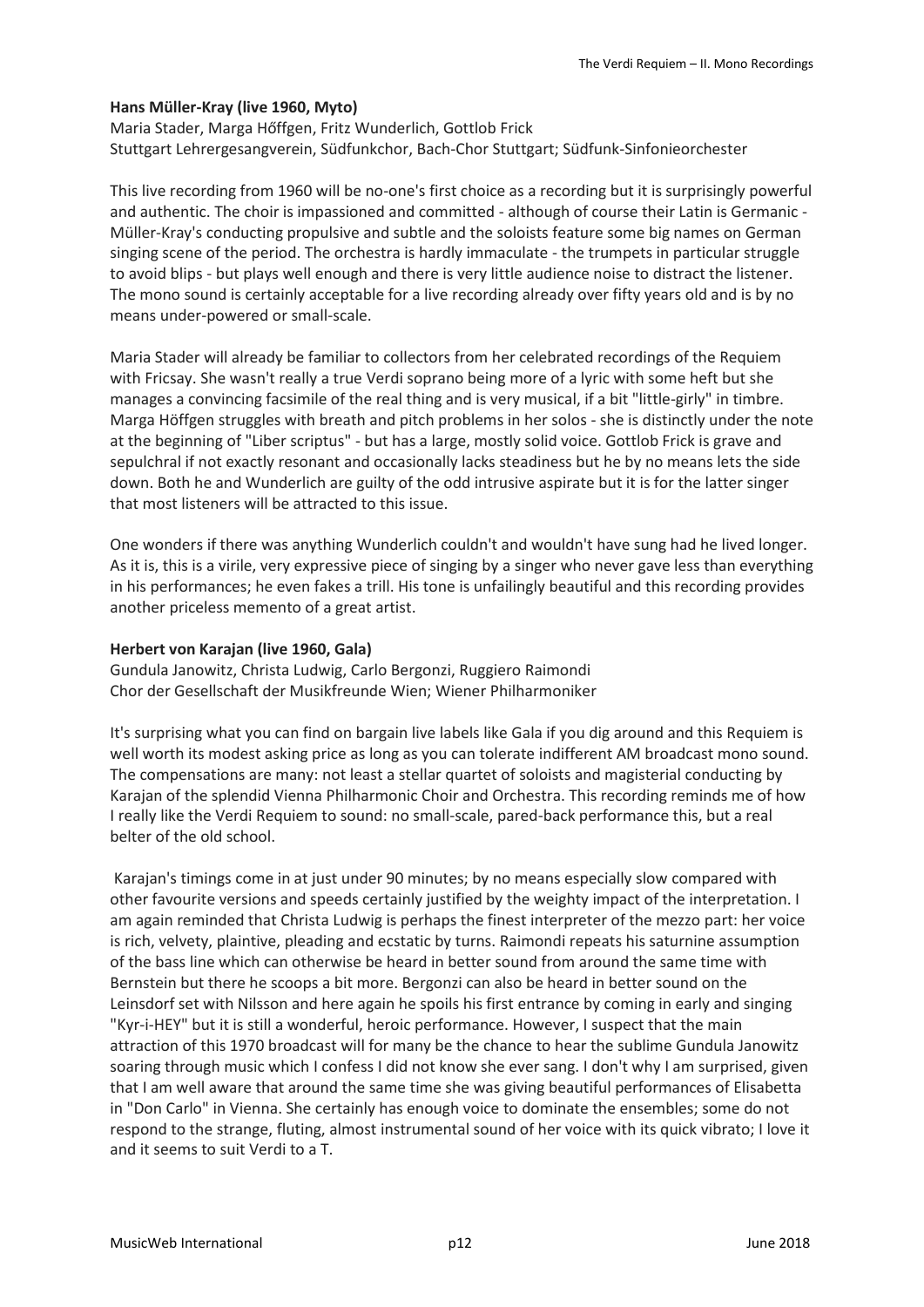The limited recorded sound means that this will not be your first or only Verdi Requiem but it should find a place on your shelves - only make it fit better by transferring the two CD's into a slimline case; goodness knows why Gala needlessly package the way they do in a cumbersome box, as there's only a thin booklet with good performance notes, biographies and no libretto.

## **Hans Schmidt-Isserstedt (studio 1961, Archipel)**

Stefania Woytowicz, Christa Ludwig, Nicolai Gedda, Boris Carmeli WDR Rundfunkchor, NDR Rundfunkchor; NDR Sinfonieorchester

It's a relief to turn to a good studio version – albeit mono – after so many recordings which are aurally trying. The chorus and orchestra are rather removed in the aural picture but conductor takes the music by the scruff of the neck; this is a sharp, alert account, devoid of Germanic solidity and one of the fastest on record. The chorus is very good.

I am not keen on the beat in the soprano's big sound; she is a singer I have never encountered elsewhere and strikes me as a confident artist but with little subtlety and her final attempt to float a top B flat on "Requiem" is not a happy one. Similarly, I had never heard of the Polish-born bass but he has a gnarled, grainy, imposing sound and sings without necessarily erasing memories of the best basses in this role. The presence of the ever-reliable Christa Ludwig guarantees quality in the mezzo role and her fine performance is very similar to how we hear her in more celebrated recordings. I am never much of a fan of Gedda in this music; to me his tenor, with its slight bleat and whine, has nothing Italianate about it but he is in best, youthful voice. This is not one to change my loyalties elsewhere, decent though it is.

#### **Herbert von Karajan (live 1962, Testament)**

Leontyne Price, Giulietta Simionato, Giuseppe Zampieri, Nicolai Ghiaurov Chor der Gesellschaft der Musikfreunde Wien; Berliner Philharmoniker

I like the extra urgency of Karajan's pacing here, especially as it never feels rushed and Karajan is, as ever, very considerate to his singers, giving them the space to make their points - noticeably so to his favourite bass in the "Confutatis".

If only the mono, radio sound here lived up to the artistic standard - or this had been recorded in stereo. It's by no means bad: the audience is very quiet and it is clear, mostly undistorted and uncongested, with some hiss and wiry strings but very acceptable by live, mono, early 60's standards. However, there are too many silly little flaws that should and could have been sorted out by a more punctilious re-mastering: glitches at 4:09 in track 12, and at 3:12 and 5:41 in track 17. More pardonably, given that this was live, Simionato appears to make a false entry, quickly corrected, at 3:02 in the quartet in track 13 and Zampieri appears at several points to have a tussle to prevent his tenor cracking. There is also a comical little alien bleep at 1:49 while Price is singing divinely in the "Requiem aeternam", track 19; goodness knows whether it's an extraneous live noise or engineering blip. These things don't matter too much but I mention them to alert the fussier listener to potential irritations.

It goes without saying that the orchestral playing from the BPO and the choral singing by the splendidly named "Singverein der Gesellschaft der Musikfreunde Wien" are both excellent; Karajan would tolerate no less. The soloists are a starry bunch, the least known today being Viennese "house tenor" Giuseppe Zampieri. He is good enough, his virile, slightly hard tone having some heft and presence. He just manages a credible mezza voce in the "Hostias" and indeed frequently sounds like the excellent Veriano Luchetti, the tenor from the succeeding generation who died in April 2012. However, as I have hinted above, in such exalted company he remains the weakest of the quartet. He is rather strenuous, sometimes bleating and allowing a peculiar little tremolo to creep into sustained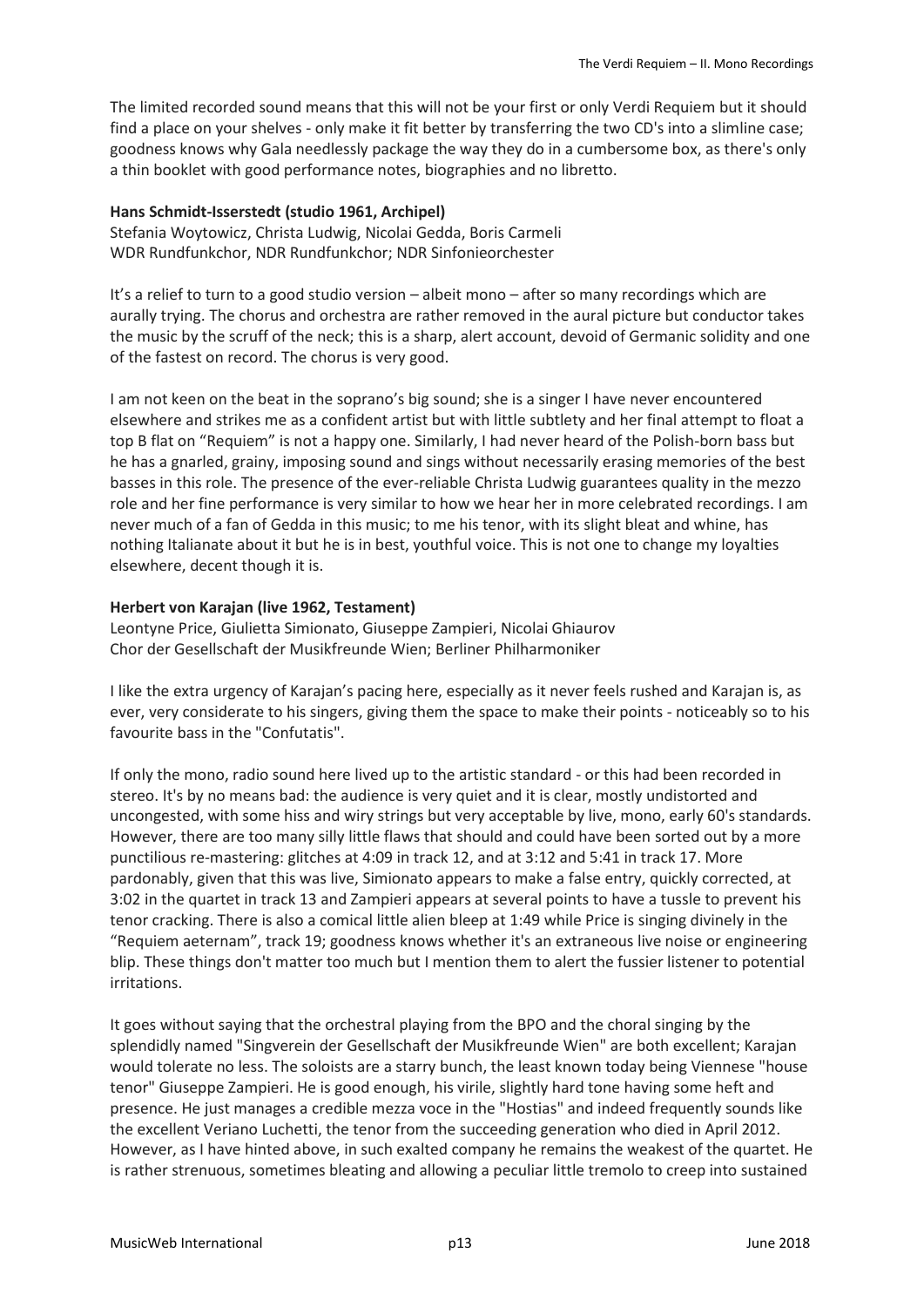notes, especially at the end of phrases. He is dynamically the least varied of the singers and has a tendency to sing marginally flat.

The other three soloists sing like gods. Price is glorious, faultless, especially in the concluding "Libera me". Karajan was always keen on clarity of diction, the ability to sing quietly and the expressiveness of the text; this is just as well, as no libretto is provided, although it can be downloaded from the Testament website. Simionato is simply the best mezzo-soprano I have heard sing this music. Her rich, vibrant voice and Price's effulgent soprano were properly registered, so they are both clearly differentiated yet they blend beautifully - unlike too many recent recordings, where soprano and mezzo-soprano are virtually indistinguishable. Listen to how she plunges into her lower register whose existence in interviews she quixotically denied - on the last "proferetur" in the "Liber scriptus"; thrilling. Ghiaurov is so imposing throughout, his bass velvety and magisterial, with no bumps, slides or groans; no wonder Karajan stuck by him for years.

Verdi Requiem completists, admirers of Karajan or the soloists here, or anyone interested in the performance history of the Salzburg Festival will want this disc despite the flaws in the sound and the less than ideal tenor soloist.

## **Carlo Maria Giulini (live 1963, BBC Legends)**

Amy Shuard, Anna Reynolds, Richard Lewis, David Ward Philharmonia Chorus and Orchestra

While they were fine singers in their own right, the four soloists here are not in their correct Fach and simply cannot do justice to the long cantilena lines and ringing tones the music demands. There are also some persistent pitch problems which are, I think, tape drag or slips which have gone uncorrected rather than being the fault of the singers. Giulini's direction is powerful and driven – he was a master of this score and conducted it frequently in the 60's - but that is not enough to compensate for the inadequacy of the individual vocal contributions, which tend to be alternately hooty and woolly. It is quite absurd, but sadly typical, that *Gramophone* should in 2008 have rated this as the most desirable recording; I suspect the usual Brit-biased chauvinism from that organ.

# **Carlo Maria Giulini (live 1964, BBC Legends)**

Ilva Ligabue, Grace Bumbry, Sándor Kónya, Raffaele Arié Philharmonia Chorus and Orchestra

Some excellent singing here, including bass Arié who might not have the most resonant voice but sings with surprising authority. Grace Bumbry is magnificent – on fire. Ilva Ligabue makes a vibrant soprano soloist, despite some occasional grittiness of tone, floating top notes and maintaining a fine line. The balance amongst the quartet is excellent. Konya is a little cloudy but is really inside the music. He hasn't a trill but he sings softly when required. The sound is perfectly acceptable, without distortion, and everything hangs together; Giulini's conducting is impassioned and expressive, without a hint of the torpor which infected some later performances. Both choir and orchestra are on top form. This is undoubtedly the most satisfying of Giulini's recordings – and I include the famous studio recording, for which I do not much care.

# **Zubin Mehta (live 1967, Myto)**

Gwyneth Jones, Grace Bumbry, Franco Corelli, Ezio Flagello Los Angeles Philharmonic Orchestra & Chorus

A dream team but unfortunately in execrable sound with lots of rustling interference and Mehta goes off like a rocket in ridiculously rushed fashion in the opening then rarely lets up. Corelli is selfindulgent, ill-disciplined, rhythmically uncertain in ensuring that we hear "the voice" and loses his